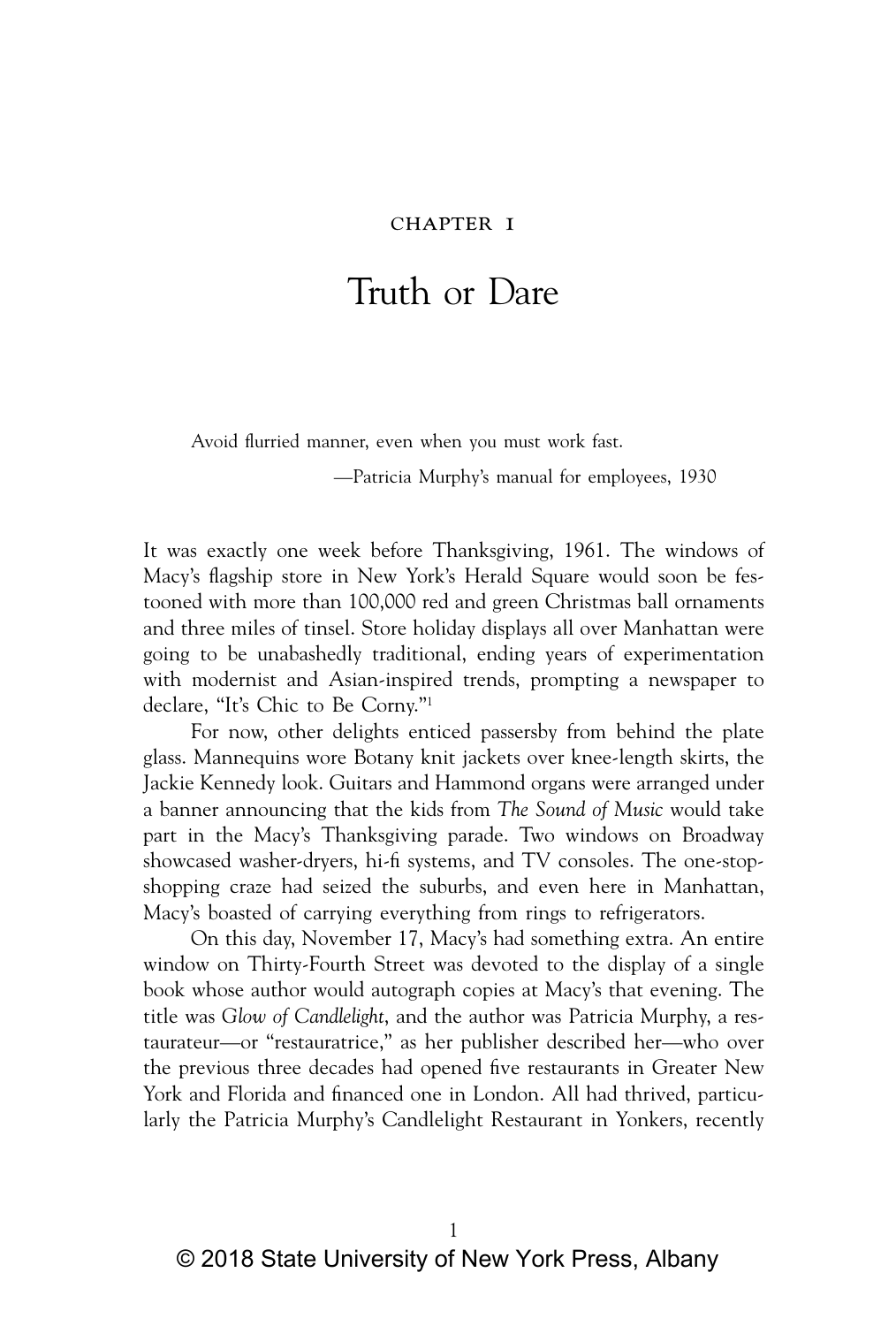expanded to thirteen acres of hills, gardens, artificial ponds and enormous parking lots. Still, an entire Macy's window was a lot of hoopla for the autobiography of a woman known best for her popovers—airy rolls served from bottomless baskets by roaming, attractive "popover girls."

By 4:30, two hours before the autographing session in the book department, Kay Vincent, the author's publicist, was a smartly dressed mass of nerves. Not that she displayed any as she left the department store's executive office. Everything was ready for the 5:30 press conference that would precede the book signing. Patricia's catering staff had laid out china, silver, a sumptuous buffet, and, of course, orchids.<sup>2</sup>

The author, Kay knew, would be oh-so-slightly late for the press, though her Manhattan penthouse was just a short limo drive from the store. As one of Patricia Murphy's pilots would later say about her penchant for flying short distances more easily driven, with Patricia it was all about The Arrival.3

Kay passed the typing pool, blowing kisses to the clerks. Everybody knew her; she had headed up Macy's public relations department until the previous year. Patting her chignon to check for wayward hairs, she rode the escalators down to the fifth floor, digging in her purse for the notes given her by Patricia, a warm friend and congenial drinking buddy, but a demanding client. Even the *Trib*'s horticulture editor, though mesmerized by Patricia's gardens, found her to be "an intense lady."4

There were the notes, green scrawls, and doodles. Proudly Irish and still steaming from an ancient and ambiguous anti-Irish slight she mentioned twice in her book (Howard Barnes, Kay's left-leaning husband and the book's ghostwriter, had egged her on there), Patricia always wrote in green.

Green ink! Would there be enough in Patricia's fountain pen for ninety minutes of autographing? Suppressing an urge to scramble up the moving escalator and grab one of those typist's phones, Kay instead looked out at the store and admired her handiwork. She had done enough—an entire Macy's window dedicated to the book, full-page ads in *The New York Times* and other papers announcing the event, and, floating past Kay as she descended, posters bearing Patricia's image in a dozen departments.

"MEET AN ALMOST-LEGENDARY LADY IN AN ABSORB-ING AND INSPIRING BOOK," the posters demanded.<sup>5</sup> Maybe that "almost" had been a mistake, but it was too late to change it now. And,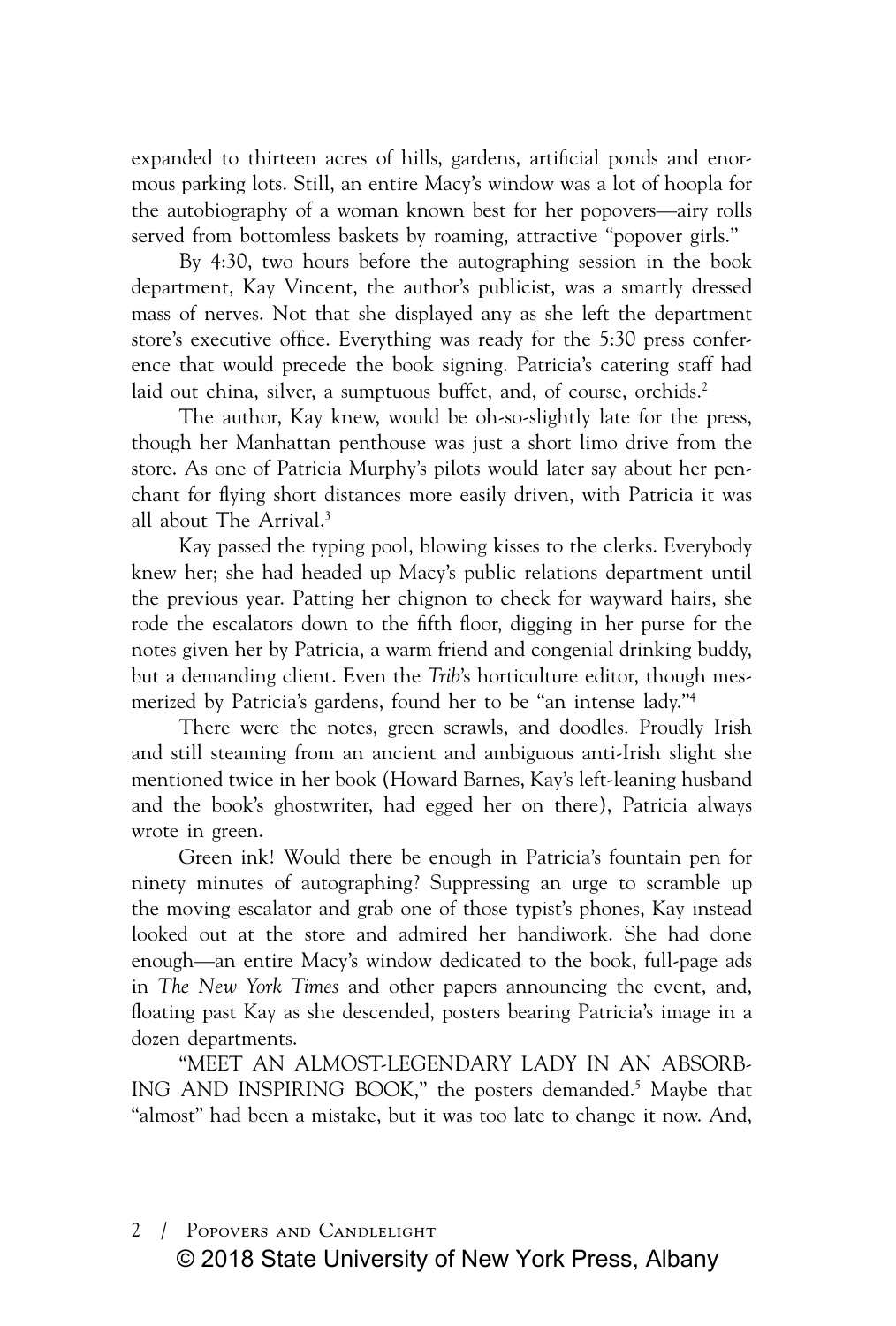frankly, Patricia was no William L. Shirer or Theodore White, whose *Rise and Fall of the Third Reich* and *The Making of a President, 1960* filled large swaths of the bookcases lining the walls of the book department. Hell, she wasn't even that doctor who wrote *Calories Don't Count*, which one ample-figured Macy's shopper was at this moment taking to the register.

However, Patricia Murphy was rich. She had invested sixty dollars in a failing Brooklyn restaurant at the start of the Depression and turned it into a fortune, exactly as the posters and book ads said. Plus, she threw fabulous parties, and knew people like Kay Vincent. The press would show up for Patricia's book launch to gobble jumbo shrimp and to say hi to Kay, who for years had been fashion editor of the *Herald Tribune*. When the *Trib* pushed her aside for that snarky young editor who wrote the Christmas-is-corny headline, Macy's snatched her up. It was Kay who decorated Macy's model home for the trade exhibition in Moscow, where Nixon and Khrushchev held their 1959 Kitchen Debate.<sup>6</sup>

Today she faced a tougher challenge: decorating the dowdy book department to Patricia Murphy's exacting standards. Piles of *To Kill a Mockingbird* were swept off tables. Damask tablecloths were laid down and topped with candelabra and orchid arrangements. These, as well as popovers, were the signature emblems of Patricia Murphy's Candlelight restaurants. Candles and flowers, along with costumed employees and a constant round of seasonal celebrations, gave her eateries "atmosphere," a feeling that one had stepped into a world beyond everyday experience. That's what kept the public coming.

They were coming here, too. Kay, after moderating the wellattended press conference upstairs returned to a mobbed book department. An announcement was made, and a short, middle-aged woman took a seat at a table, between an elaborately carved candelabra and a tall vase of orchids. Interlocking gold hexagons marched across the woman's white jacket, worn over a sheath of the same brocade. The top of her small pillbox hat echoed the pattern in miniature.7 Kay had been wondering why Patricia insisted that the candles be lit. They were a fire hazard, and the flames were barely visible in the dull wash of Macy's fluorescents. Now, however, they worked their magic, brightening the gold of Patricia's clothes and jewelry.

A typical Patricia stroke of genius, Kay thought, to choose precisely the right outfit for the debut of a book titled *Glow of Candlelight*. The effect also softened her face, which on bad days—and there had been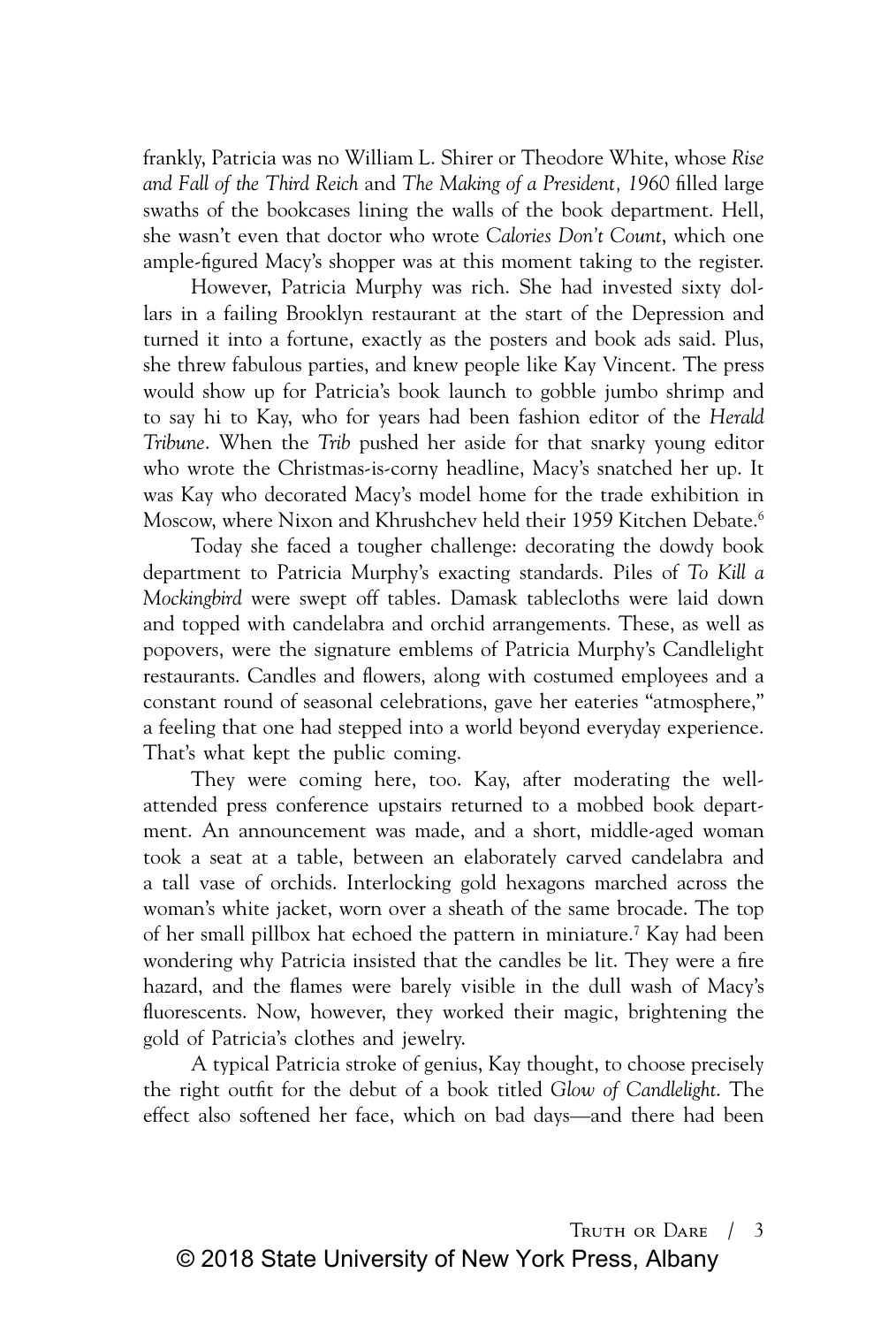plenty of those since Patricia's second husband had suddenly died four years earlier—bore little resemblance to the portrait Patricia had commissioned for the book-jacket cover. Patricia was a failure at posing for pictures. The back of the jacket featured a nice candid of her with her dog. But the minute she became aware of the lens, she froze.

So instead of a photo, a painting dominated the cover of her book. It showed an elegant blond woman sitting among orchid plants in a fullskirted white evening gown. The person in the portrait resembled the screen goddess Lana Turner, whose stardom was then just beginning to wane, though the eyes were Patricia Murphy's. The artist was Jon Whitcomb, by that time a high-priced magazine and advertising illustrator, more accustomed to portraying glamorous young actresses like Debbie Reynolds and Natalie Wood than businesswomen who had just turned fifty-six—not fifty, as the dates and ages in her book suggested. She had been lying about her age since her first humble Brooklyn Heights tea room attracted press coverage with its enormous success.

The Patricia Murphy signing book after book for her adoring fans was somewhat heavier than the one in the portrait, although the real Patricia had been dieting like mad. She'd been subsisting on breakfasts of tomato juice and half a cup of coffee—half, because once sipped midway, a full cup failed to meet her exacting temperature standards.<sup>8</sup>

Whitcomb had captured, though idealized, her heart-shaped face with high forehead and semi-circles of brow over eyes set so wide they appeared serene, though that was not an adjective to describe Patricia, who invited comparisons to a hummingbird.<sup>9</sup> She had a decent nose, but candlelight and lipstick couldn't help the small, taut mouth. That's where all the tensions of running her businesses showed. When Patricia needed a drink, lines formed and made her jaw area look sectional, like the face of a marionette.

Kay stood to the side of her friend and client, enduring Patricia's rearrangement of stacked books already carefully arranged, and praying, if that was the word for it, that Patricia would not cross herself in secular Macy's, where God took second place to Mammon. Patricia was not particularly religious, but incurably superstitious, and her behavior could verge on the eccentric.

But Patricia looked fine, beaming at the adoring fans who had waited patiently in line, first at the register and then in front of her table. She was in her element, as was her audience. Folks intolerant of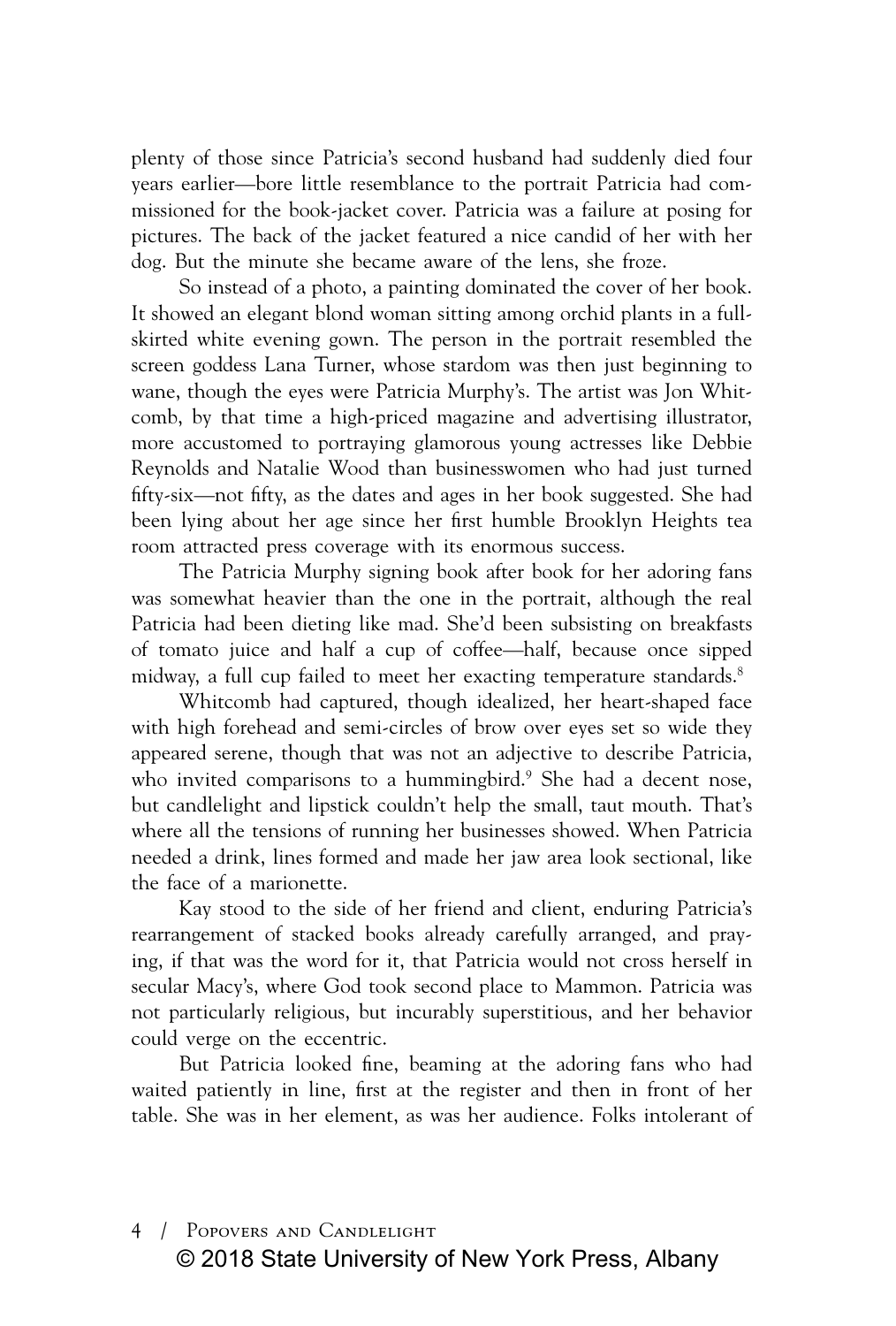long lines were unlikely to have dined at a Patricia Murphy's Candlelight Restaurant, which at times sat ten thousand people on a single day. When tour buses jammed the parking lots, and there was no hope for tables, meals were beautifully plated and served on the buses.

Unwound, she more closely resembled her portrait, the image she had cultivated for decades. "It was a glamour picture, and it was somewhat different from what she looked like," said her interior decorator, Carleton Varney, "but Patricia Murphy was a fantasy. She was the hostess in the restaurant."10

She also had astounding commercial instincts. Sentimentally, the book linked her midlife interest in horticulture to memories of her mother's rock garden in Newfoundland. It also cloaked her profitable restaurant gift shops in family tradition. Her father had run a general store in a fishing village, selling everything from needles to anchors.

Like much of the book, that was partly true. But in business, Patricia looked forward, not back. She had anticipated middle-class flight from city to suburbs and the jet-age potential of Florida. The Fort Lauderdale restaurant was smaller than the one in Yonkers, but she had grand plans for it. Having already invested heavily in renovating and landscaping the Fort Lauderdale restaurant, she planned to persuade the city to let her develop the marina with a hotel and shopping center.

A reporter once called her "five feet of Irish dynamite." True enough. Wherever Patricia went, explosives and earthmovers followed.<sup>11</sup>

Meanwhile, in Fort Lauderdale and Yonkers, gardens and gift shops, not to mention the bars, gave people something to do and a reason to spend while they stayed on site, ready to refill the table seats. Patricia had fixed things so that hundreds, even a thousand, were often waiting for tables, ensuring a steady stream of revenue.

Kay watched the stacks of *Glow* disappear as Patricia bent forward to listen to her fans give their names or the names of intended gift recipients. She scrawled as they talked about their grandfather's birthday, celebrated in the Yonkers restaurant back in the fifties when it first opened, or asked if the live animals would be in the Christmas crèche again this year.

Two older women had taken the IND train from Brooklyn. Oblivious to the crush of people behind them, they were regaling Patricia with their memories of the first Candlelight as it looked in its infancy. Those early months, when it was down in the Henry Street basement,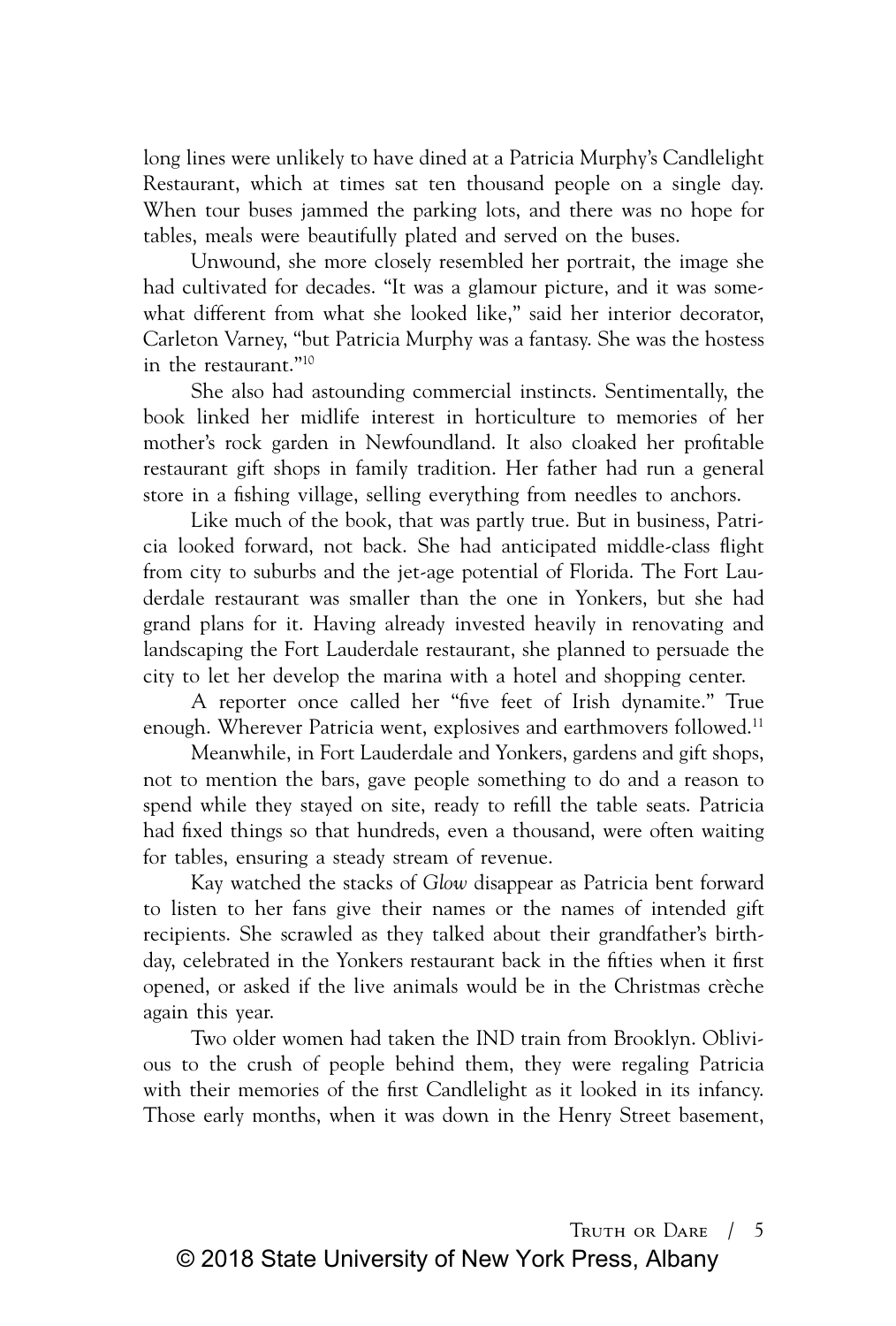before all the expansions upstairs—how tasteful and artistic Patricia had managed to make it look. And how surprising to read in the Macy's ad that she'd been juggling twenty cups and saucers among thirty-six seats. That didn't mean the cups hadn't gotten a thorough wash, did it? They had been so pleased that Patricia, a girl with manners and refinement, had taken over that dreadful place so they could be sure it was clean, not like when that man was running it, that Italian . . .

Kay chuckled to herself as Patricia interrupted and deftly changed the subject. Even with Kay mediating, ghostwriting the book had not always gone smoothly for her husband. But Patricia's views on working-class people and oppressed groups had met with Howard Barnes's approval. That, along with friendship, had prompted Howard to take the task on. For four decades Howard had been the film and theater critic for the *Herald Tribune*, but he was also the son of an unschooled farm boy who had managed to become a Stanford professor. With Patricia's schedule allowing no time to keep a journal or write letters too fat for a small baronial envelope, this book was her only chance for a literary memorial.

Patricia's story wasn't quite the rags-to-riches tale the ads and jacket copy promised. Her merchant father had done well and sent her to Catholic boarding school before the family fell on hard times, so it was more like Frances Hodgson Burnett's *A Little Princess*, about the English girl whose wealthy father died in India, leaving her to starve temporarily in her former private school's attic. Still, for all of Patricia's furs, jewels, and lap dogs, she bristled at injustice. Howard had happily crafted sentences from her complaint about the real estate broker who, on learning that "Pat Murphy" was no burly Irishman but rather a tiny female, laughed her out of his office.

"Aside from being young and tiny, I was blackballed in advance by my sex," Howard quoted Patricia, perhaps slightly radicalizing her late-1930s anecdote. "The fact that women are discriminated against has always made me mad, and I've championed scores of girls and women who were looking for careers ever since that time."

Or at least, Kay thought, girls and women attractive enough to be relish girls, who like their popover counterparts, visited tables with condiments and pickles. And Patricia had certainly courted women restaurant-goers. She'd defied the East Side snobs who initially spurned her second restaurant, on Manhattan's East Sixtieth Street. The club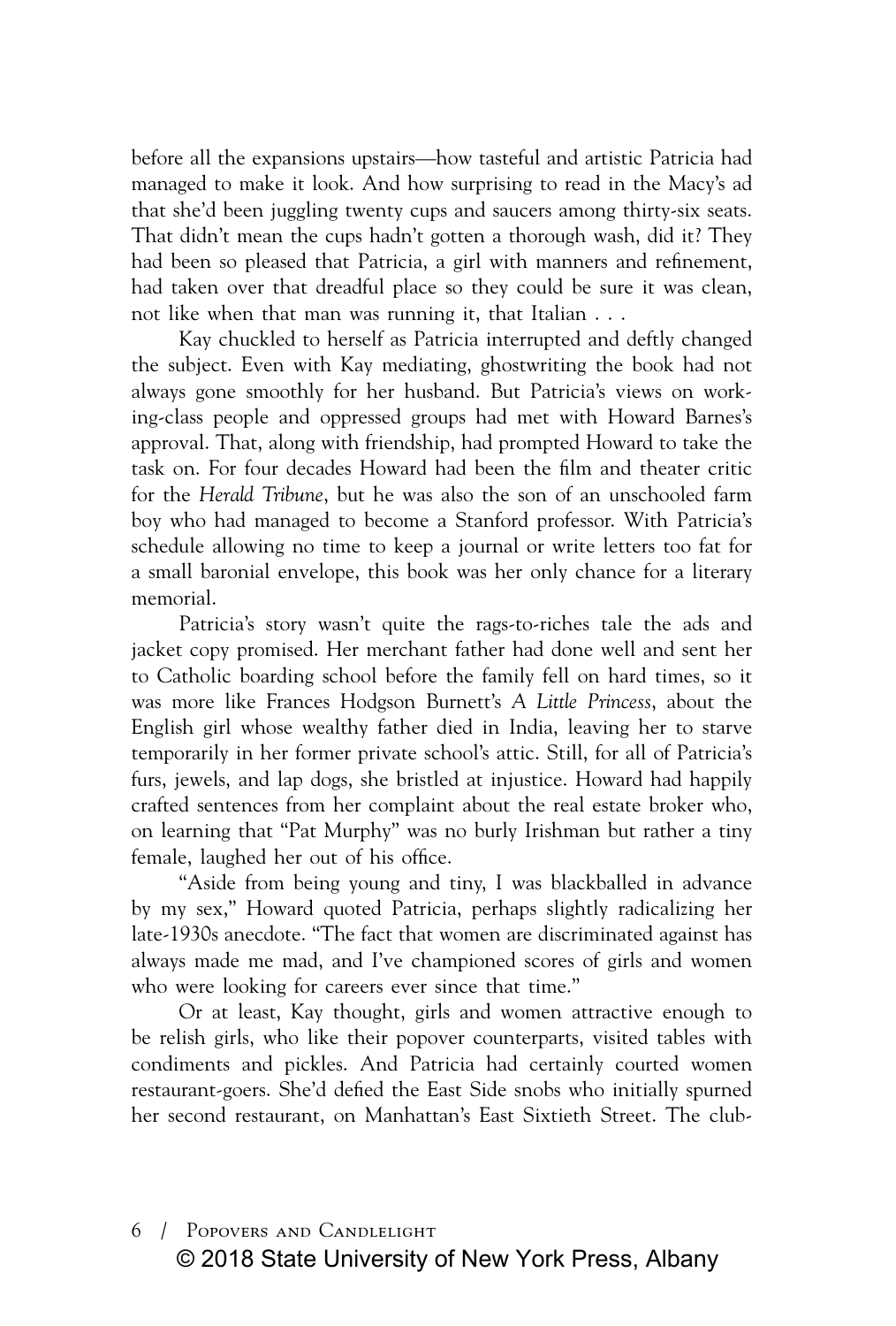women claimed that the salad bar—eighty-five cents for half a lettuce head crammed with salmon and topped with hard-boiled egg, plus beverage, and dessert<sup>12</sup>—attracted the so-called riff-raff, namely salesgirls and secretaries working in the area.

"I encouraged the patronage of white-collar working girls, who were just becoming a factor in the restaurant luncheon trade," is how Howard helped phrase Patricia's whiskey-fueled recollections. Patricia could match Howard and Kay drink for drink.13 Her book boasted that she spiked watermelons for unsuspecting guests. She never made cracks about the Barnes's alcohol intake or that time Howard had wrapped his car around a tree in Connecticut.<sup>14</sup> Patricia liked a good time.

Beaded, bejeweled, and doused with her own brand-name fragrance, Patricia also liked to flaunt her wealth and accomplishments. To enter the Fort Lauderdale market, she flew its mayor up to Yonkers on her private plane. Patricia had bid nearly a third of a million dollars for a ten-year lease on a city-owned yacht club, and Mayor John V. Russell boarded the small aircraft to verify her credentials. The young Democrat, friendly with JFK, wished to see with his own eyes the floralfabulous Westchester dining place pictured on hundreds of thousands of postcards.15 Patricia's business dispensed the cards to queued-up patrons and spent \$10,000 a year on three-cent postage. Many mailed the cards to friends hoping to instill envy.

Kay didn't envy Patricia's restaurant staff that day. They swore that Patricia could simultaneously count the house while noticing the customer in a distant corner who needed butter.16 Yet her employees seemed more respectful than terrified; Patricia treated others with dignity. Howard pointed out that Russell was on the right side of the civil rights struggle in Florida. The Candlelight hosted Urban League dinners and catered wedding receptions for black couples. A black church had chosen Patricia's restaurant for a celebration of the first anniversary of school desegregation.<sup>17</sup> The young Floridian may have found this remarkable, coming from the segregated South.

Well, the popover girls were still lily white, and Negroes were just another market, mused Kay. Between them and the Filipino waiters, Patricia was probably providing plenty of conversation for the out-oftowners who took tour buses to the Westchester Candlelight, the official name of her Yonkers location because the county name carried cachet, while the city suffered stigma. As for Patricia, Kay knew that, despite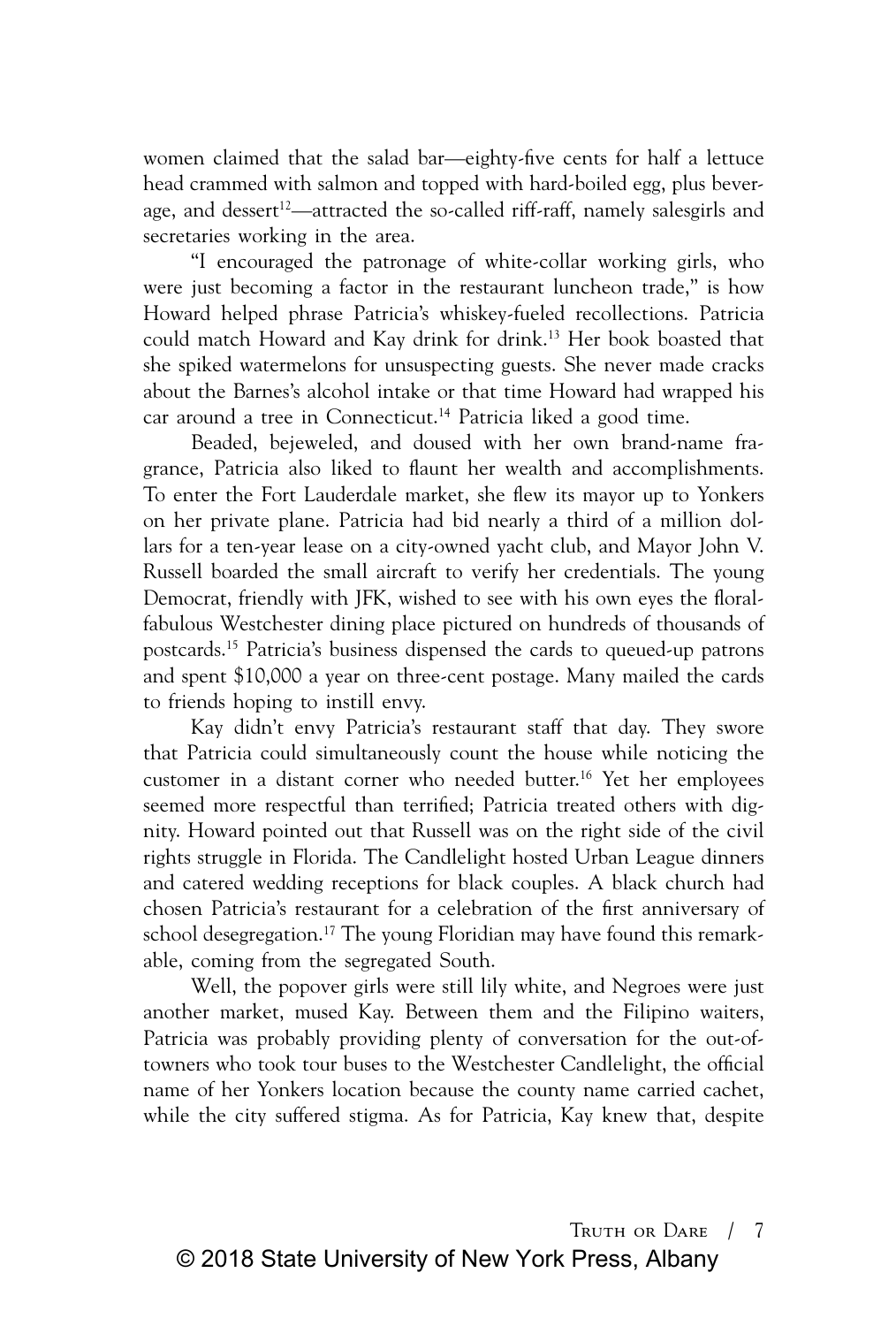the green ink and the all-out St. Patrick's Day celebrations at her restaurants, she was dying for WASP acceptance and buying her way into Palm Beach society.

Kay noticed that the pair from Brooklyn had emerged from the autograph line and were now browsing the wall shelves. Would they choose something by J.D. Salinger, perhaps? Kay doubted it. She shared Patricia's dim view of this pair's "staid borough of churches," as Howard wrote, quoting her almost directly, but she was happy that as publicist, she'd forced the two of them to omit the worst jabs. Patricia could nurse a grudge like nobody else—that's why she was still speaking to only one of her six siblings—but you couldn't publish this stuff and expect folks from Brooklyn to buy your book.

Kay recalled the passage she'd noticed in the final manuscript, right before the book went to press. She and Howard were at their weekend home in New Hartford, Connecticut, when it leapt out at her. It was well worth the cost of a prolonged long-distance call. The Prentice-Hall editor had been persuaded to soften Patricia's final kiss-off to Brooklyn, calling it "provincial" and "prejudiced."18

As for Patricia's telling of her love–hate relationship with the nuns, Kay let it stand. Kay, too, had been educated by the Sisters of Mercy before engaging in antics like racing a horse around the ballroom of the Hotel Astor for a Newspaper Woman's Club event. For Manhattan-born Kay, Catholic school academics had laid the foundation for journalism. For Patricia, a convent school for middle-class Newfoundland girls had created a restauratrice who played classical piano and arranged flowers, skills that endeared her to the Brooklyn Heights burghers.

Patricia could not only ride horses but buy them. She had a show jumper, Treaty Stone in Ireland, as well as a rented castle in County Mayo, part of her self-prescribed rehab regimen after the death of her beloved second husband, Captain James E. "Rosie" Kiernan. Oh, the parties they hosted when the captain was alive! There had been the one at their Florida estate when Rosie—nicknamed for his rosy complexion, extra rosy *that* night—filled the swimming pool with orchids and topped it with Plexiglas for a dance floor. What a loss that had been for Patricia, finding a man secure enough not to mind becoming "Mr. Patricia Murphy," then losing him after only nine years of marriage.

Patricia was rapping out one of her requests, which, no matter how politely phrased, always sounded like a close-drill order. This one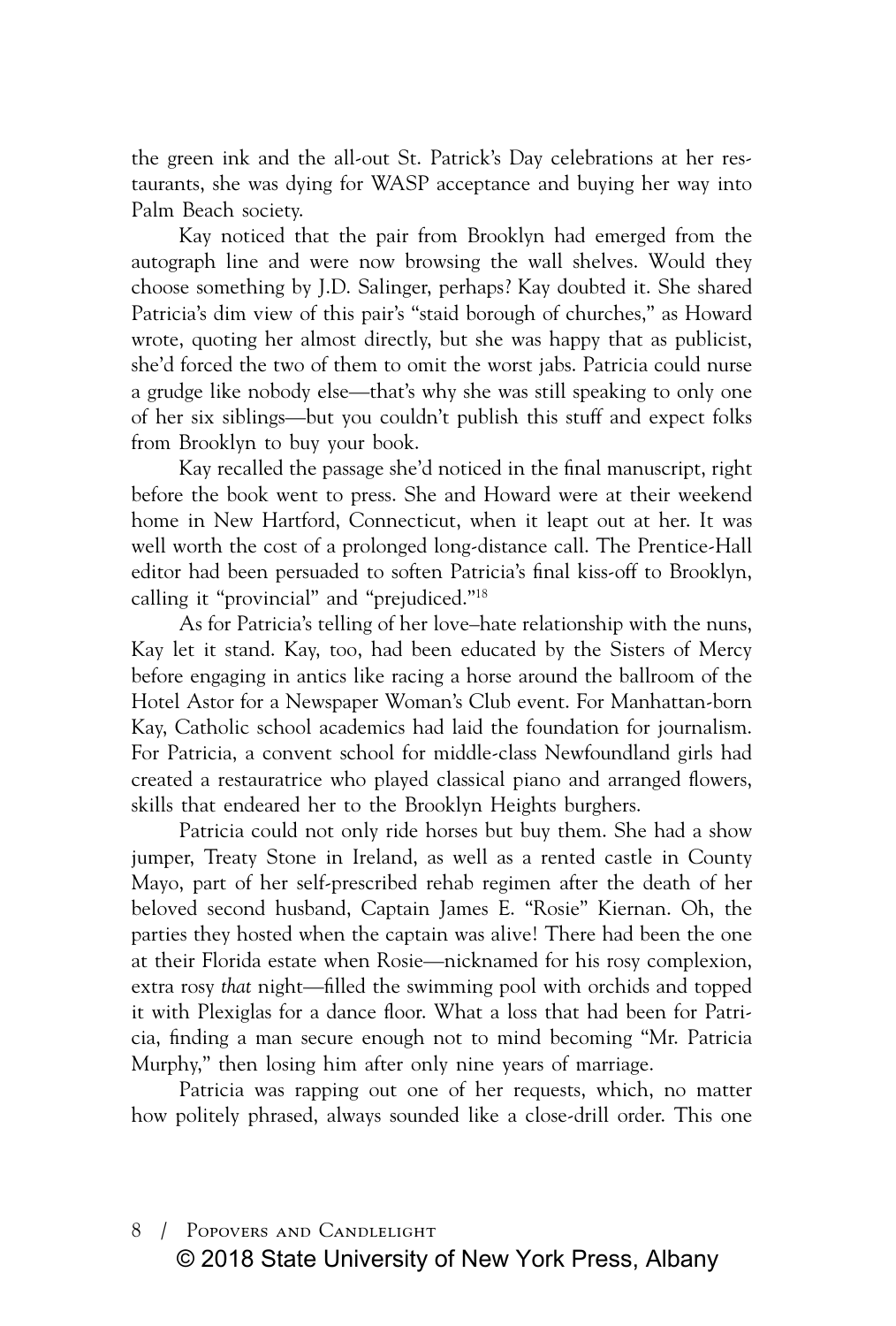was something like, "May I have another pen, Mrs. Fitzgerald?" Patricia always used the honorific with her front-office employees, and many of them called her Mrs. Kiernan. Not her general managers, though. Not her right-hand man, John Rogers, who called himself her brother-in-law, though he was related only to one of her estranged brothers, nor Greg Camillucci, who had worked his way up from busboy to general manager. Both were listed, along with Kay and Howard, on the acknowledgments page of the book, though Greg's last name was misspelled, Kay had noticed earlier in the day.

There was nothing to be done about that, and it wasn't significant like the Brooklyn gaffe. That one would have cost sales. The Camillucci misspelling was not an entirely wrong name, as when Howard somehow typed "Edward Cabana" instead of "Alexander Cabana, Jr." for the name of Patricia's pilot. Kay had fixed that, too. Maybe the mistake revealed Howard's unconscious discomfort with the Big Lie: that Patricia, along with running restaurants and raising flowers, often flew the plane herself.<sup>19</sup>

Kay and Howard were her co-pilots on that fib, letting it stand because it helped sell the publisher on the book. They were news people, and they knew what made a story. Restauratrice wasn't enough, no matter what obstacles Patricia had overcome. They also had to make her an aviatrix. It was in the book, which opened with Patricia surmounting her grief at the loss of her husband by flying in the clouds, and in all the publicity materials which, as Kay knew, most newspapers would copy verbatim.

There had been one more last-minute manuscript fix. Howard had Patricia writing, "ours was a large family" after fifty-odd pages in which she had mentioned only one of her three sisters—the youngest, Sheila and none of her three brothers.

Right now, Kay wished she could bunch up Patricia's table linen to gag a threesome from Long Island's North Shore, who for some reason were Christmas shopping at this Macy store instead of the one near them in Roosevelt Field and had recognized the name on the posters.

"We were at your Manhasset restaurant last Mother's Day. Just lovely as usual,"20 said one, referring to a Patricia Murphy's Candlelight Restaurant that Patricia had sold seven years before and had nothing more to do with, as she made clear in a message printed on her menus. That line of text had spawned lawsuits, appeals, and enmity. Kay held her breath, as the Long Islanders waded deeper into yet more perilous waters.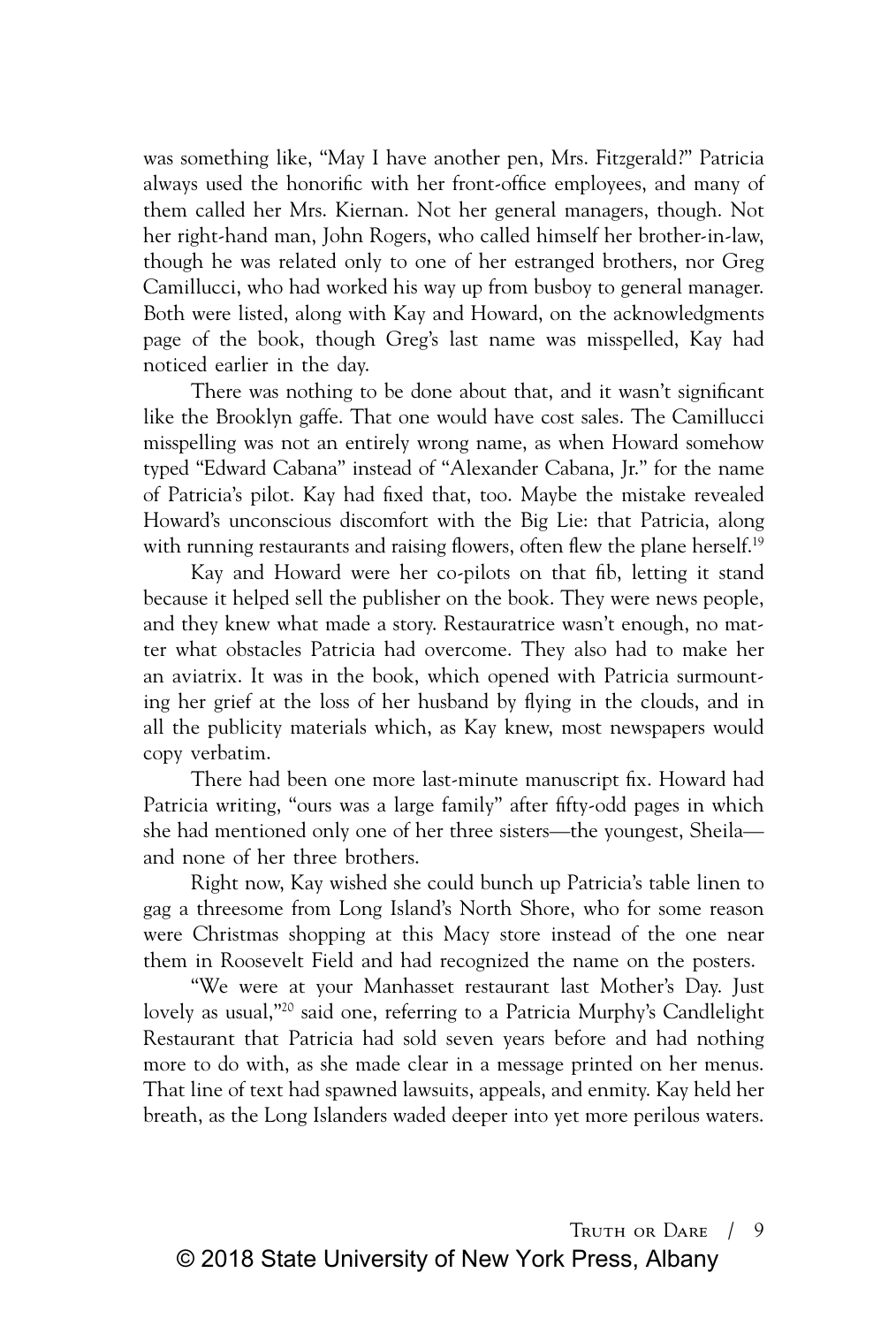"Of course, we love your sister Lauraine's place, too. We're there even more, maybe twice a month."

"Only because it's closer to Lord & Taylor," interjected one of the speaker's friends. She was, perhaps, a more intuitive sort who had seen the flicker of irritation pass over Patricia's face, looking a little tired now from the labor of inscribing books, the shedding of facial powder, and the mention of the Lauraine Murphy restaurant.

Kay hovered as Patricia recovered her composure, asked the Long Islanders for their names, and gave them her autograph. She had never spoken to her siblings again, but Kay knew they were always with her, gnawing at Patricia's gut. In the Murphy family's version of the Cold War, the dueling siblings practiced industrial espionage on one another, pumping their mother and Sheila for news of the other side, or visiting Patricia's Yonkers restaurant when they knew she'd be away. Her brother Vincent, managing Westchester at the time, had given them the allclear. He was a double agent—staying on with Patricia for several years while secretly investing in Lauraine Murphy's before eventually joining the others in Long Island.

The mutinous quartet couldn't have missed the ads for this event, and the press conference had been well attended, ensuring plenty of reviews. The women's page writers and book reviewers had closed their notepads and left after the conference, but Kay spied an editor from the industry trade bible, *Publishers Weekly*, still lurking on the fringes of the thinning crowd. He had already taken some pictures. Did he plan to stay until the bitter end?

"It could be setting a record of some sort," was his answer to Kay's query.

As it turned out, it had. At eight o'clock, the last autograph seeker straggled out of the department. The cashiers began proofing their registers, and while Patricia's private secretary and other minions imported from Yonkers moved the furniture back into place and packed away candlesticks and table cloth, Patricia personally counted the few books remaining before they went into boxes. As always, Kay admired Patricia's swift calculations.

Between chatting, accepting compliments, and fending off uncomfortable questions, Patricia had autographed 400 books in ninety minutes. Added to the 950 she'd signed for pre-publication mail orders, plus 200 more for Macy's to keep on hand, she'd made history.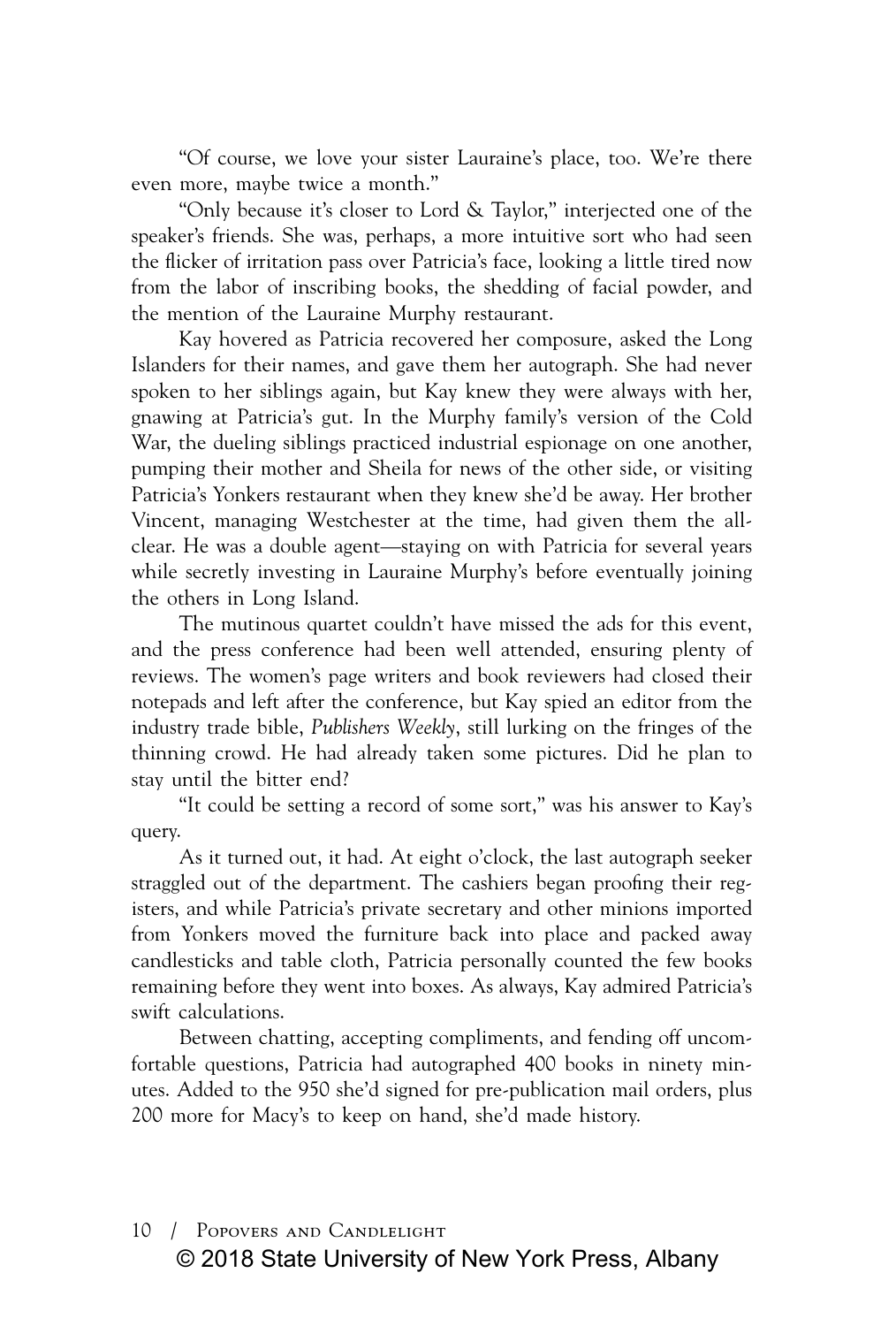The man from *Publishers Weekly* confirmed the numbers with the department manager. Yes, it was indeed a record for autographed copies sold by the store. Yes, this made it the number one bestseller at Macy's, over Shirer, Turner, Lee, and the diet doctor.

On December 18, his trade weekly ran a piece that placed Patricia's accomplishment alongside others who had broken records for sales of autographed book copies. Those others included former President Harry S. Truman, who had signed four thousand copies of his autobiography, *Years of Decision*, at a hotel in his native Kansas City and baseball Hall of Famer Bob Feller, who had inscribed three thousand copies of *Strikeout Story* in Cleveland, where he was then playing for the Indians. And at Macy's rival, Gimbels, Democratic Party kingmaker and former U.S. Postmaster James E. Farley had equaled Patricia's numbers with his 1948 autobiography.

But, remarked an astonished *Publishers Weekly*, "what seems to be unusual about the sales of the Murphy book is the fact that the author is neither a nationally known nor even a well-known local figure. . . . She is a restaurateur whose hobby is gardening." The report—perhaps trying to unravel the mystery—went on to mention that her book included not only her life story, but also gardening tips, recipes, and full menus for meals and entertaining.<sup>21</sup>

In truth, the throngs had shown up for the woman, not the recipes. Patricia Murphy had built herself into a brand, so valuable that the buyers of her Brooklyn and Long Island restaurants continued to use all or part of her restaurant name, paying handsomely to do so. It was a name that sold not only meals—"luxury dining at budget prices," as her menus put it—but also her Patricia Murphy's Green Orchid bath oils and perfumes, on display at her New York and Florida gift shops.

The packing up was almost finished, but Patricia conferred with her Westchester staff for a few minutes. She wanted to make sure the new menus had come back from the printers, listing her book above the soups and appetizers to tell customers they could buy it in the gift shops, the restaurant lobbies and the Yonkers greenhouse.

Was it on the Florida menus, too? Patricia's weary secretary nodded. Kay put her arm around Patricia and steered her toward the elevator.

Macy's hired elevator operators long after self-service elevators became available. That was the kind of touch that pleased Patricia. "She was a socially conscious gal, wouldn't be seen in Manhattan without a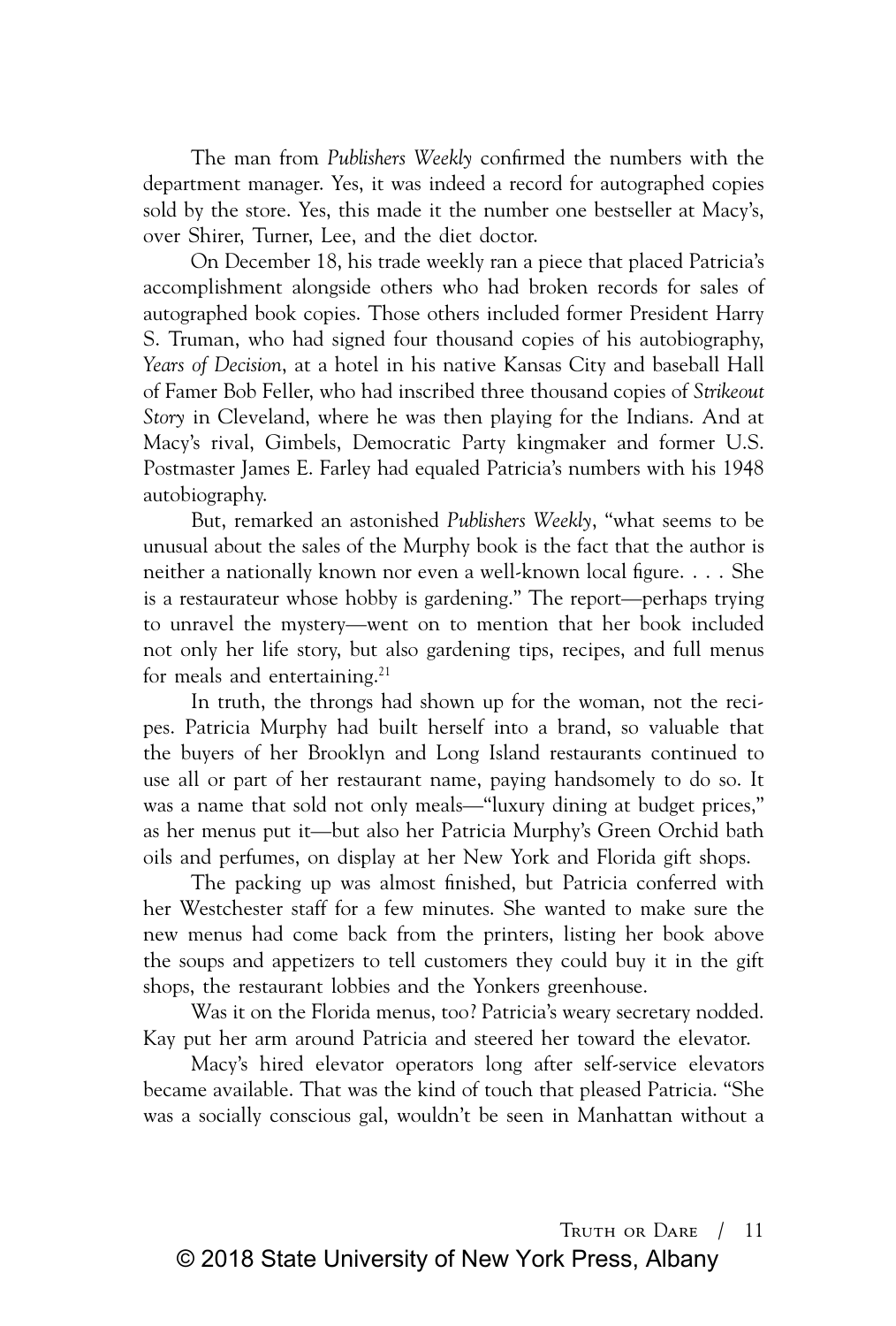hat and gloves," recalled Camillucci, her former manager. Referring to an upscale store that had once competed with Macy's, he added, "She wouldn't go to Best and Company when they got rid of the elevator girl and you had to push the buttons yourself."22

They ascended to the executive offices on the thirteenth floor so Patricia could retrieve her fur and get some rest. One of the men from Yonkers was already trotting down chilly Seventh Avenue in search of the limo that had been circling Herald Square for hours. The driver was waiting to take Patricia back to Sky High, her penthouse at 1136 Fifth Avenue, later to become the fictional residence of the rich girl in the twenty-first-century book and television show, *Gossip Girl.*

Kay had even worked Sky High into the book publicity campaign, convincing gardening columnists to cover Patricia's stupendous terrace gardens. As far back as July, Patricia was getting coverage of her hibiscus, azaleas, her many national and international gardening awards and, by the way, her upcoming book.

There would be many articles and honors to come. Patricia had already been named Woman of the Week by a New York paper, the *Journal-American*, and Woman of the Month by the American Woman's Association of New York. *Life* magazine had run a full-page photo of the Miss Patricia Murphy dahlia. A few months after her book appeared, American Express would select the Westchester Candlelight as Restaurant of the Week. *Current Biography 1962* would devote one of its rare slots for women to a profile of her. Papers across the nation would run features about her and the book, and no one would question her pilot's license.

The book would soon cede its number one sales slot at Macy's to national bestsellers, but it remained a favorite in small-town women's book clubs. Two years after publication, it was still the top nonfiction title in Amsterdam, New York. Even five years later, a woman in Statesville, North Carolina, chose to review the book for her club, never mind that times had moved on and Jacqueline Susann's *Valley of the Dolls* would be another choice at the same meeting.

But there was none of that to temper the triumph of the two women basking in the afterglow of the *Glow* party, kicking off their shoes in an office shortly before the notorious Macy's Dobermans were due to start patrolling the empty store. A dog lover, Patricia hoped her limo wouldn't be located too fast because she wanted to meet the Dobermans.